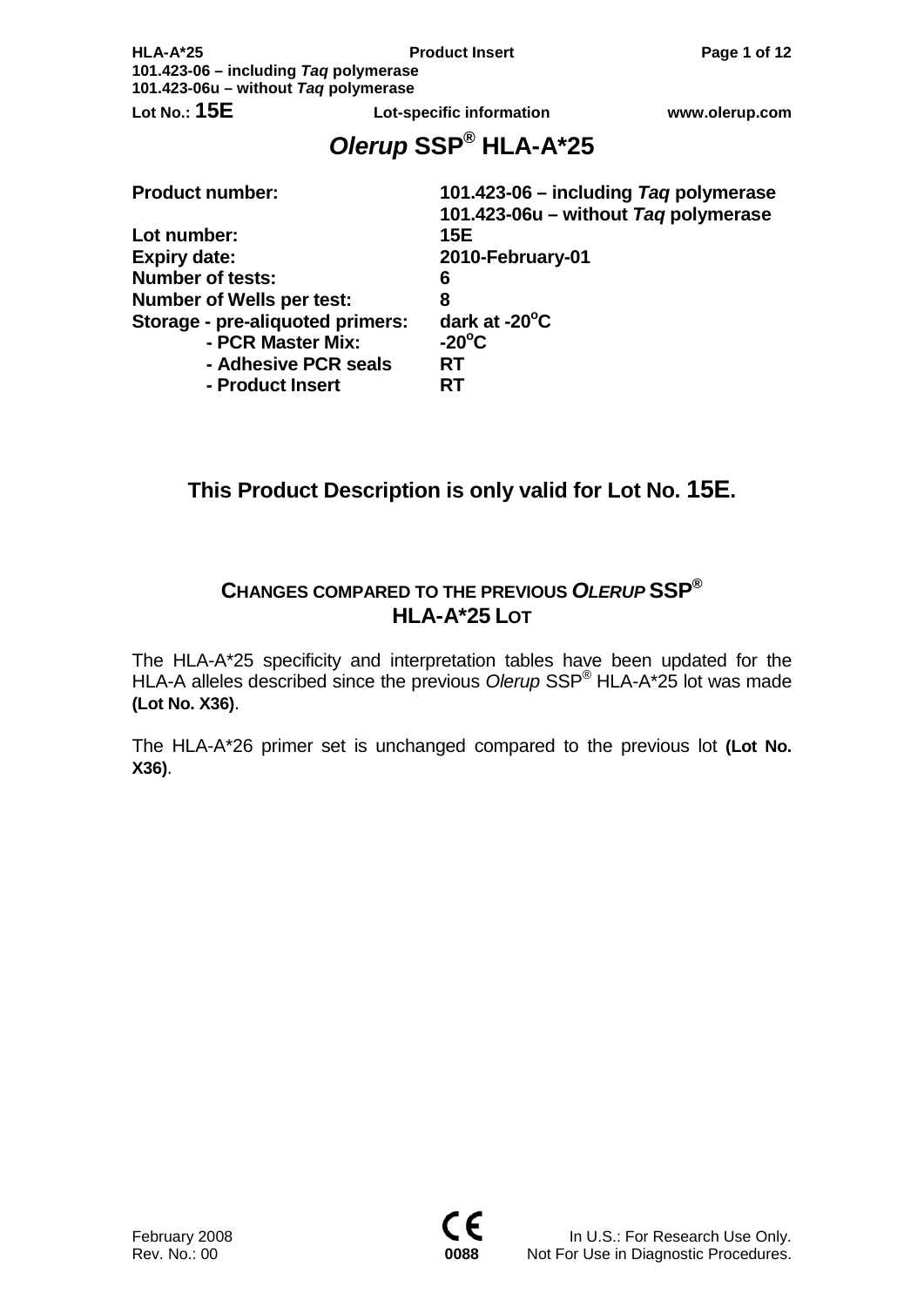# **PRODUCT DESCRIPTION**

# **HLA-A\*25 SSP subtyping**

#### **CONTENT**

The primer set contains 5'- and 3'-primers for identifying the A\*2501 to A\*2506 alleles.

### **PLATE LAYOUT**

Each test consists of 8 PCR reactions in an 8 well cut PCR plate.

|--|

The 8 well PCR plate is marked with 'A\*25'.

Well No. 1 is marked with the Lot No. '15E'.

The PCR plates are covered with a PCR-compatible foil.

**Please note:** When removing each 8 well PCR plate, make sure that the remaining plates stay covered. Use a scalpel or a similar instrument to carefully cut the foil between the plates.

#### **INTERPRETATION**

The interpretation of HLA-A\*25 SSP subtypings will be influenced by most A\*01, ten A\*02, the A\*0324, most A\*11, four A\*24, the A\*26, two A\*31, most A\*32, the A\*3313, the A\*34, the A\*36, the A\*4301, most A\*66, most A\*68, the A\*6901, the A\*7410 and the A\*8001 allele when present on the other haplotype.

### **UNIQUELY IDENTIFIED ALLELES**

All the HLA-A\*25 alleles, i.e. **A\*2501 to A\*2506**, recognized by the HLA Nomenclature Committee in January  $2008<sup>1</sup>$  will give rise to unique amplification patterns by the primers in the HLA-A\*25 subtyping kit.

The HLA-A\*25 subtyping kit cannot distinguish the A\*250101 and A\*250102 alleles.

<sup>1</sup>HLA-A alleles listed on the IMGT/HLA web page 2008-January-11, release 2.20.0, [www.ebi.ac.uk/imgt/hla.](http://www.ebi.ac.uk/imgt/hla)

#### **RESOLUTION IN HOMO- AND HETEROZYGOTES**

The 6 HLA-A\*25 alleles can be combined in 21 homozygous and heterozygous combinations. Fourteen of these genotypes do not give rise to unique amplification patterns.

| +++++-+- 2502,2504 = 2502,2506                         |  |  |  |
|--------------------------------------------------------|--|--|--|
| $+++--++-2503,2504 = 2503,2506$                        |  |  |  |
| +++--+-- 2501,2503 = 2503,2503                         |  |  |  |
| $+++---++$ 2504,2505 = 2505,2506                       |  |  |  |
| +++---+- 2501,2504 = 2501,2506 = 2504,2504 = 2504,2506 |  |  |  |
| +++----+ 2501,2505 = 2505,2505                         |  |  |  |
|                                                        |  |  |  |

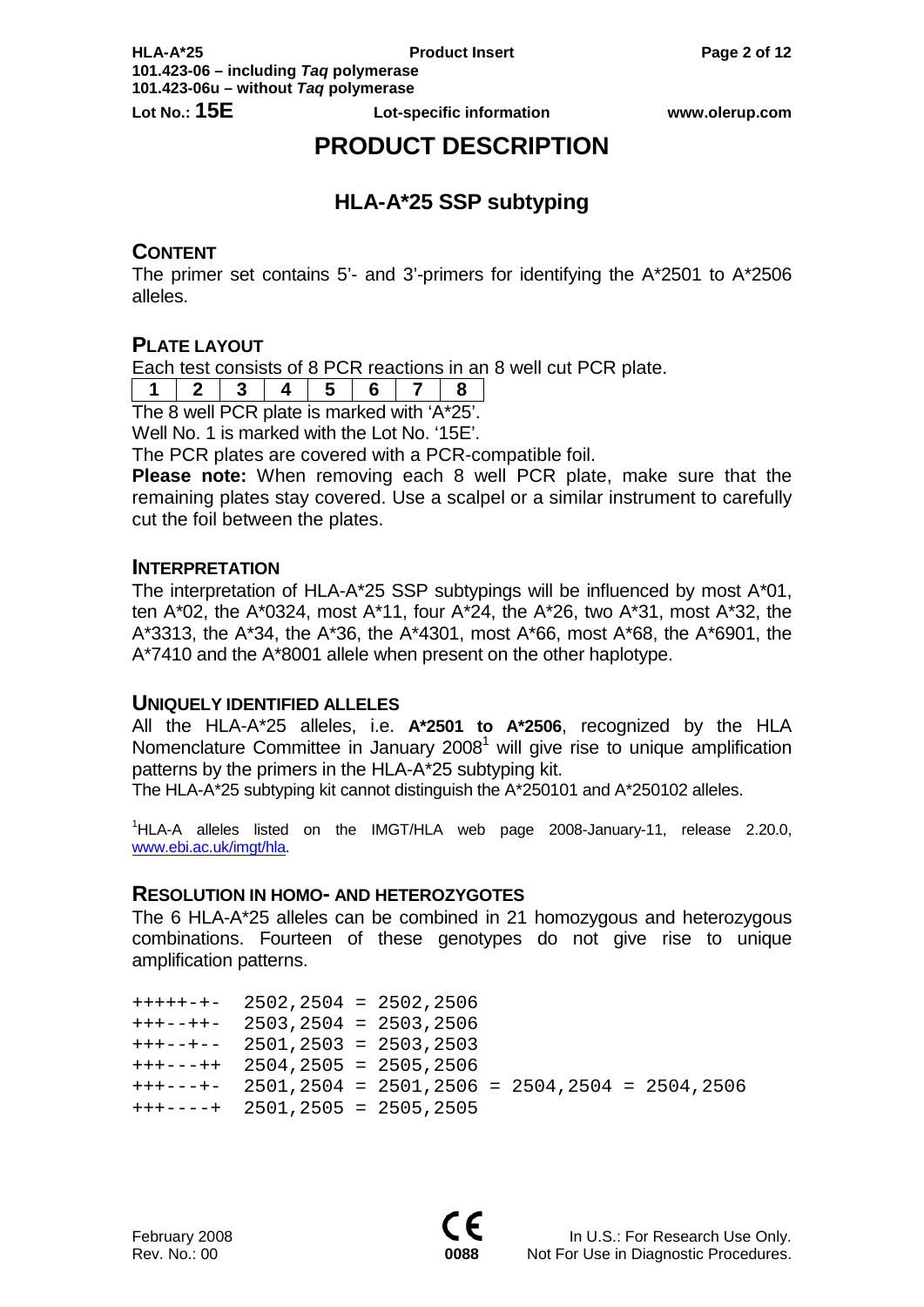# **SPECIFICITY TABLE**

# **HLA-A\*25 SSP subtyping**

**Specificities and sizes of the PCR products of the 8 primer mixes used for HLA-A\*25 SSP subtyping**

| $\mathbf 1$<br>175 <sub>bp</sub><br>250101-2505<br>800 bp<br>9235, 260101-<br>6607<br>2 <sup>4</sup><br>800 bp<br>75 bp<br>250101-2506<br>320101-3202,<br>3204, 3206-3215<br>3 <sup>4</sup><br>800 bp<br>100 bp<br>250101-250102,<br>2503-2506<br>0114-0116N,<br>1119, 2444 weakly,<br>260101-2612,<br>8001<br>4 <sup>4</sup><br>100 bp<br>800 bp<br>2502<br>0113, 0117,<br>110101-1111,<br>2633, 340101-<br>5<br>425 bp<br>1070 bp<br>2502<br>0234-023503,<br>2424, 340101-<br>680101-680202, | <b>Primer</b><br>Mix | Size of<br>spec. PCR<br>product <sup>1</sup> | Size of<br>control<br>band <sup>2</sup> | <b>Amplified HLA-</b><br>A*25 alleles | <b>Other amplified</b><br>HLA-A alleles <sup>3</sup>                                                                                                            |
|------------------------------------------------------------------------------------------------------------------------------------------------------------------------------------------------------------------------------------------------------------------------------------------------------------------------------------------------------------------------------------------------------------------------------------------------------------------------------------------------|----------------------|----------------------------------------------|-----------------------------------------|---------------------------------------|-----------------------------------------------------------------------------------------------------------------------------------------------------------------|
|                                                                                                                                                                                                                                                                                                                                                                                                                                                                                                |                      |                                              |                                         |                                       | 2603, 2605-2608,<br>2610-2633, 2635,<br>4301, 6601, 6604-                                                                                                       |
|                                                                                                                                                                                                                                                                                                                                                                                                                                                                                                |                      |                                              |                                         |                                       |                                                                                                                                                                 |
|                                                                                                                                                                                                                                                                                                                                                                                                                                                                                                |                      |                                              |                                         |                                       | 01010101-0104N,<br>0106, 0108-0112,<br>0118N-0130, 1117,<br>2614-2618, 2620-<br>2629, 2631, 2632,<br>2634, 2635, 3103,<br>3313, 3601-3604,<br>4301, 6605, 7410, |
|                                                                                                                                                                                                                                                                                                                                                                                                                                                                                                |                      |                                              |                                         |                                       | 1113-1116, 1120-<br>1132, 2613, 2619,<br>3406, 3408, 6601,<br>6604, 6606, 6607                                                                                  |
| 6832-6842, 6901<br>200 bp<br>1070 bp<br>2503<br>6                                                                                                                                                                                                                                                                                                                                                                                                                                              |                      |                                              |                                         |                                       | 0256, 0262, 0278,<br>9203, 2407, 2419,<br>3408, 6601, 6602,<br>6604, 6606, 6607,<br>6806-6814, 6816-<br>6819, 6821-6830,<br>0255, 0324, 2620,                   |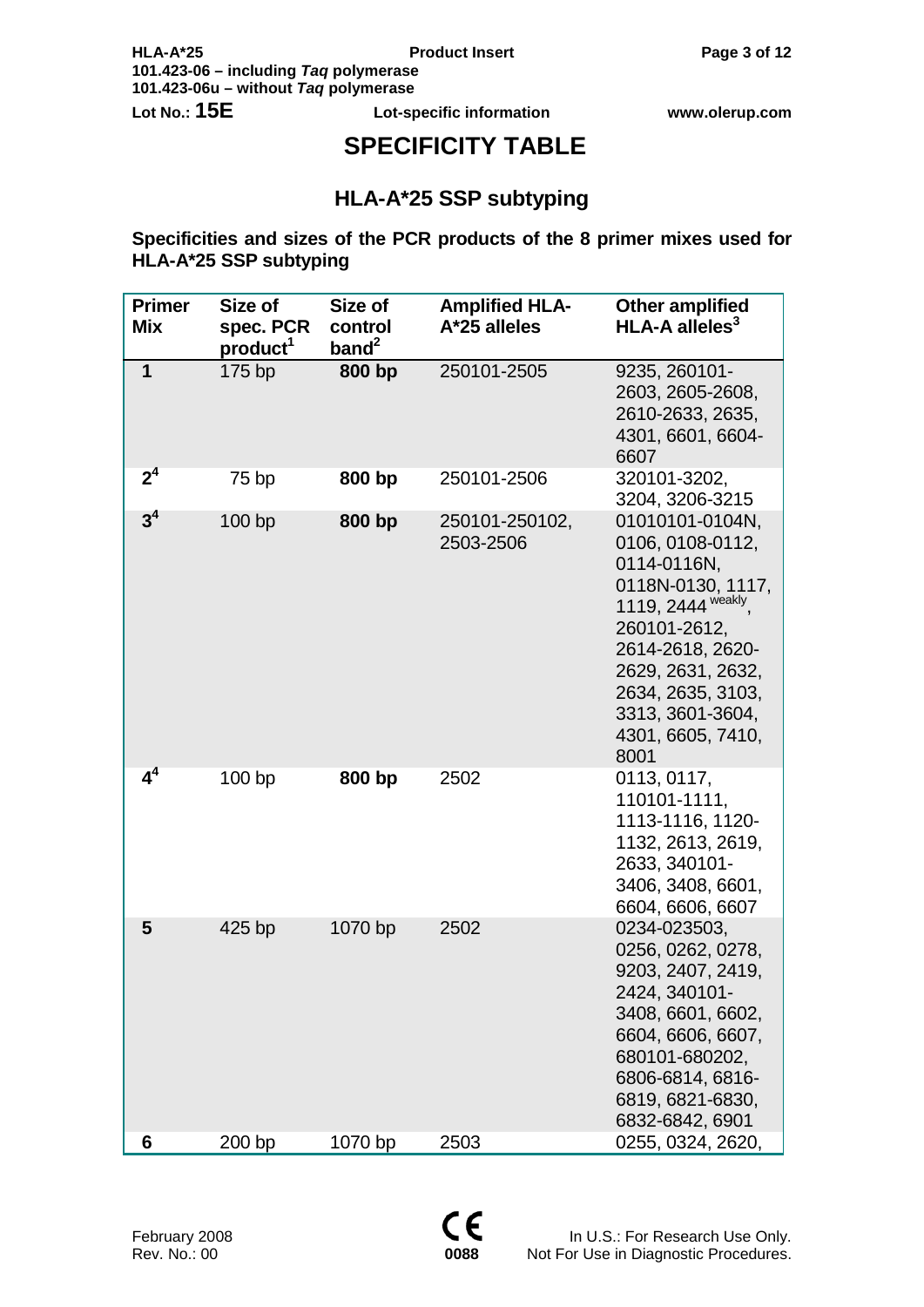| LOI NO.: IJE   |                |         | Lot-specific information | www.olerup.com                         |
|----------------|----------------|---------|--------------------------|----------------------------------------|
|                |                |         |                          | 315, 3408                              |
| 7 <sup>5</sup> | 155, 175<br>bp | 800 bp  | 2504, 2506               | 2608, 2609, 3103,<br>3104, 340101-3408 |
| $8^4$          | $125$ bp       | 1070 bp | 2505                     |                                        |

<sup>1</sup>Alleles are assigned by the presence of specific PCR product(s). However, the sizes of the specific PCR products may be helpful in the interpretation of HLA-A\*25 SSP typings.

When the primers in a primer mix can give rise to specific PCR products of more than one length this is indicated if the size difference is 20 base pairs or more. Size differences shorter than 20 base pairs are not given. For high resolution SSP kits the respective length of the specific PCR product(s) of the alleles amplified by these primer mixes are given.

Nonspecific amplifications, i.e. a ladder or a smear of bands, may sometimes be seen. GC-rich primers have a higher tendency of giving rise to nonspecific amplifications than other primers.

PCR fragments longer than the control bands may sometimes be observed. Such bands should be disregarded and do not influence the interpretation of the SSP typings.

PCR fragments migrating faster than the control bands, but slower than a 400 bp fragment may be seen in some gel read-outs. Such bands can be disregarded and do not influence the interpretation of the SSP typings.

Some primers may give rise to primer oligomer artifacts. Sometimes this phenomenon is an inherit feature of the primer pair(s) of a primer mix. More often it is due to other factors such as too low amount of DNA in the PCR reactions, taking too long time in setting up the PCR reactions, working at elevated room temperature or using thermal cyclers that are not pre-heated.

 $2$ The internal positive control primer pairs amplify segments of the human growth hormone gene. The two different control primer pairs give rise to either an internal positive control band of 1070 base pairs, for most wells, or a band of 800 base pairs, for some wells.

Well number 1 contains the primer pair giving rise to the shorter, 800 bp, internal positive control band in order to help in the correct orientation of the HLA-A\*25 subtyping.

In addition, wells number 2, 3, 4 and 7 contain the primer pair giving rise to the shorter, 800 bp, internal positive control band in order to allow kit identification.

In the presence of a specific amplification the intensity of the control band often decreases.

<sup>3</sup>Due to the sharing of sequence motifs between HLA-A alleles non-HLA-A\*25 alleles will be amplified by all the A\*25 primer mixes.

<sup>4</sup>Specific PCR fragments shorter than 125 base pairs have a lower intensity and are less sharp than longer PCR bands.

5 Primer mix 7: Specific PCR fragment of 155 bp in the A\*2504 and A\*2608 alleles. Specific PCR fragment of 175 in the A\*2506 and A\*2609, 3103, 3104 and 340101 to 3408 alleles.

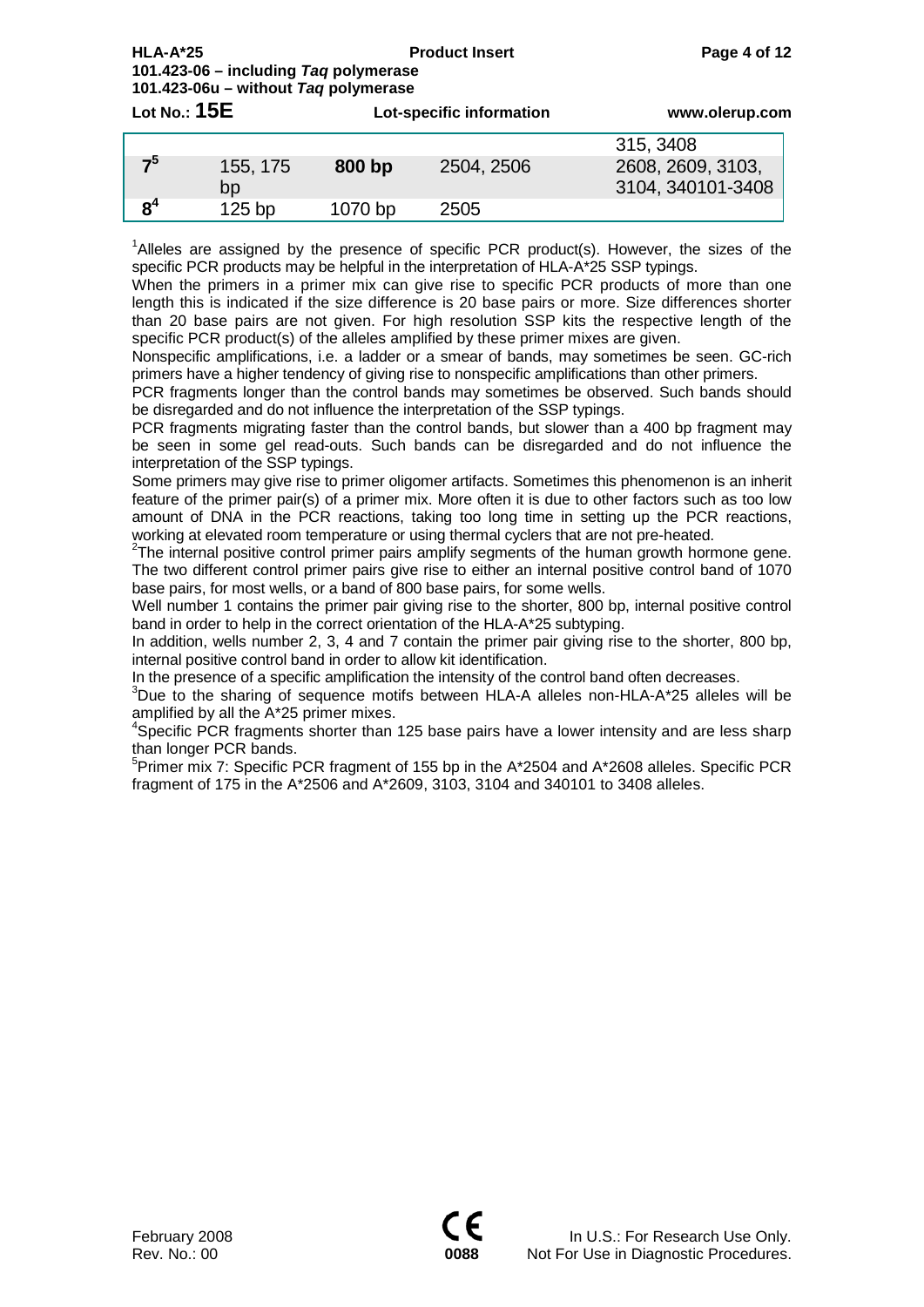| <b>INTERPRETATION TABLE</b>                            |                        |                        |                          |                         |                         |                 |                |                              |
|--------------------------------------------------------|------------------------|------------------------|--------------------------|-------------------------|-------------------------|-----------------|----------------|------------------------------|
|                                                        |                        | HLA-A*25 SSP subtyping |                          |                         |                         |                 |                |                              |
| Amplification patterns of the A*2501 to A*2506 alleles |                        |                        |                          |                         |                         |                 |                |                              |
|                                                        |                        |                        |                          |                         | Well <sup>4</sup>       |                 |                |                              |
|                                                        | 1                      | $\mathbf{2}$           | 3                        | 4                       | 5                       | 6               | $\overline{7}$ | 8                            |
| Length of spec.                                        | 175                    | 75                     | 100                      | 100                     | 425                     | 200             | 155            | 125                          |
| <b>PCR</b> product                                     |                        |                        |                          |                         |                         |                 | 175            |                              |
| Length of int.                                         | 800                    | 800                    | 800                      | 800                     | 1070                    | 1070            | 800            | 1070                         |
| pos. control <sup>1</sup>                              |                        |                        |                          |                         |                         |                 |                |                              |
| $5$ -primer(s) <sup>2</sup>                            | 418                    | 266                    | 282                      | 282                     | 28                      | 102             | 423            | 423                          |
|                                                        | $5 - AgA3$             | $5$ -ACg $3$           | $5^\circ$ -CAC $3^\circ$ | $5$ -CAg <sup>3'</sup>  | $5$ '-TCg <sup>3'</sup> | $5'$ -ACA $3'$  | $5'$ -gCT $3'$ | $5^{\circ}$ -gCT $3^{\circ}$ |
|                                                        | 423                    | 266                    |                          |                         |                         |                 |                |                              |
|                                                        | $5 - gCT3$             | $5 - ACg3$             |                          |                         |                         |                 |                |                              |
|                                                        |                        |                        |                          |                         |                         |                 |                |                              |
| $3'$ -primer(s) <sup>3</sup>                           | 559                    | 302                    | 341                      | 341                     | 282                     | 259             | 538            | 506                          |
|                                                        | $5$ -CCg <sup>3'</sup> | $5 -$ ggC $3$          | $5$ -CgT $3$             | $5$ '-CgT <sup>3'</sup> | $5 - qAC3$              | $5'$ -gTT $3'$  | $5$ -CTg $3$   | $5$ -TgT $3$                 |
|                                                        |                        |                        |                          |                         |                         |                 | 559            |                              |
|                                                        |                        |                        |                          |                         |                         |                 | $5$ -CgT $3$   |                              |
| Well No.                                               | $\mathbf 1$            | $\mathbf{2}$           | 3                        | 4                       | $5\phantom{.0}$         | 6               | $\overline{7}$ | 8                            |
| <b>HLA-A allele</b>                                    |                        |                        |                          |                         |                         |                 |                |                              |
| *250101-250102                                         | 1                      | $\boldsymbol{2}$       | 3                        |                         |                         |                 |                |                              |
| *2502                                                  | 1                      | $\overline{2}$         |                          | $\overline{\mathbf{4}}$ | 5                       |                 |                |                              |
| *2503                                                  | 1                      | $\mathbf{2}$           | 3                        |                         |                         | $6\phantom{1}6$ |                |                              |
| *2504                                                  | 1                      | $\mathbf{2}$           | $\mathbf{3}$             |                         |                         |                 | $\overline{7}$ |                              |
| *2505                                                  | 1                      | $\overline{2}$         | $\mathbf{3}$             |                         |                         |                 |                | 8                            |
| *2506                                                  |                        | $\overline{2}$         | 3                        |                         |                         |                 | $\overline{7}$ |                              |
| *01010101-0104N, 0106, 0108-                           |                        |                        |                          |                         |                         |                 |                |                              |
| 0112, 0114-0116N, 0118N-                               |                        |                        | 3                        |                         |                         |                 |                |                              |
| 0130, 1117, 1119, 2604, 2634,                          |                        |                        |                          |                         |                         |                 |                |                              |
| 3313, 3601-3604, 7410, 8001                            |                        |                        |                          |                         |                         |                 |                |                              |
| *0113, 0117, 110101-1111, 1113                         |                        |                        |                          | 4                       |                         |                 |                |                              |
| 1116, 1120-1127, 1129-1132                             |                        |                        |                          |                         |                         |                 |                |                              |
| *0234-023503, 0256, 0262,                              |                        |                        |                          |                         |                         |                 |                |                              |
| 0278, 9203, 2407, 2419, 2424,                          |                        |                        |                          |                         |                         |                 |                |                              |
| 6602, 680101-680202, 6806-                             |                        |                        |                          |                         | 5                       |                 |                |                              |
| 6814, 6816-6819, 6821-6830,                            |                        |                        |                          |                         |                         |                 |                |                              |
| 6832-6842, 6901                                        |                        |                        |                          |                         |                         |                 |                |                              |
| *0255, 0324                                            |                        |                        |                          |                         |                         | $6\phantom{1}6$ |                |                              |
| *9235, 2630                                            | 1                      |                        |                          |                         |                         |                 |                |                              |
| $*2444$                                                |                        |                        | W                        |                         |                         |                 |                |                              |
| <b>Well No.</b>                                        | 1                      | $\boldsymbol{2}$       | 3                        | 4                       | 5                       | 6               | $\overline{7}$ | 8                            |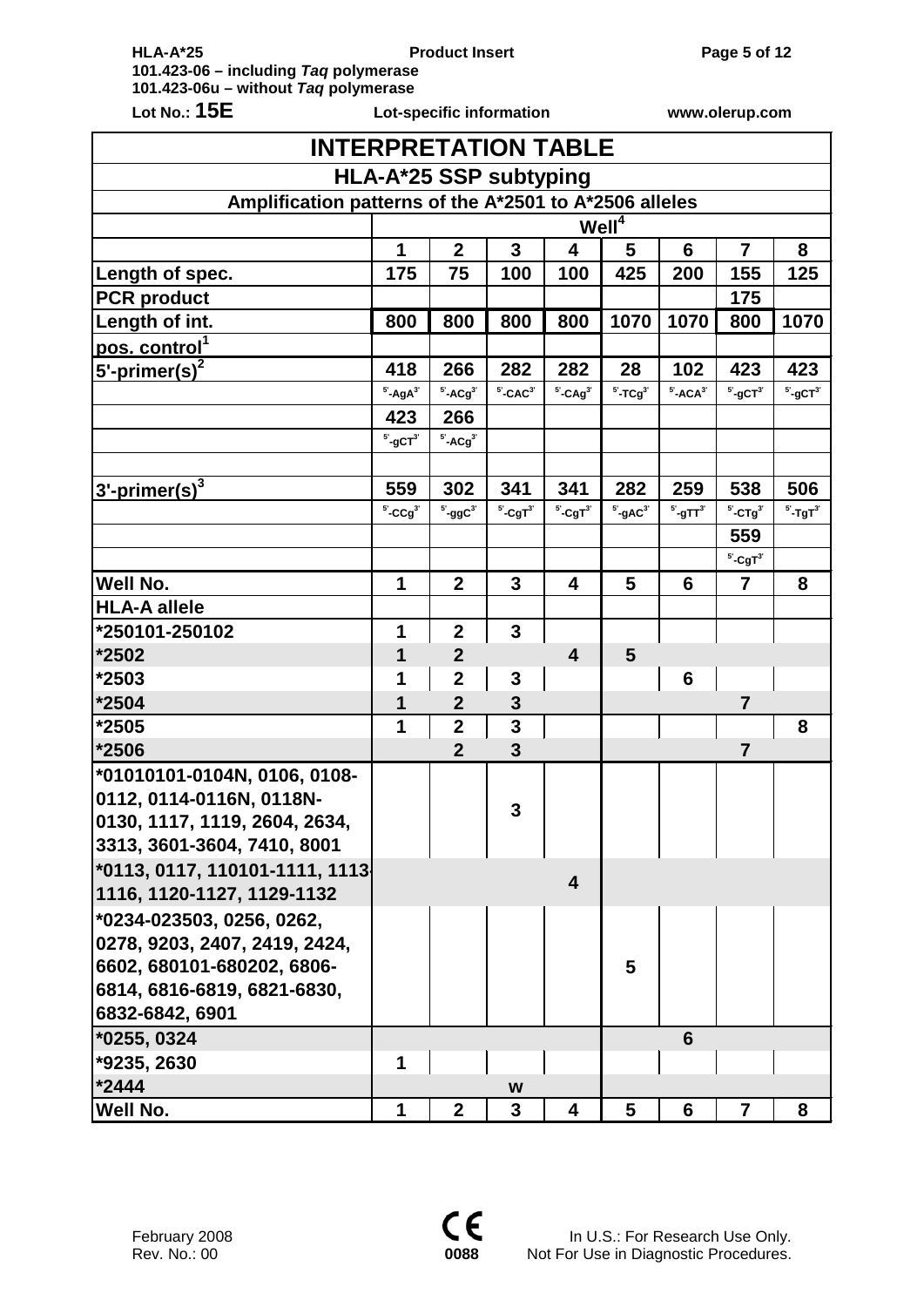| $HLA-A*25$                                                                                         |   | <b>Product Insert</b>    |   |                  |   | Page 6 of 12 |                |   |  |
|----------------------------------------------------------------------------------------------------|---|--------------------------|---|------------------|---|--------------|----------------|---|--|
| 101.423-06 - including Taq polymerase<br>101.423-06u - without Tag polymerase                      |   |                          |   |                  |   |              |                |   |  |
| Lot No.: 15E                                                                                       |   | Lot-specific information |   |                  |   |              | www.olerup.com |   |  |
| Well No.                                                                                           | 1 | $\overline{2}$           | 3 | 4                | 5 | 6            | $\overline{7}$ | 8 |  |
| *260101-2603, 2605-260702,<br>2610-2612, 2614-2618, 2621-<br>2629, 2631, 2632, 2635, 4301,<br>6605 | 1 |                          | 3 |                  |   |              |                |   |  |
| *2608                                                                                              | 1 |                          | 3 |                  |   |              | $\overline{7}$ |   |  |
| *2609, 3103                                                                                        |   |                          | 3 |                  |   |              | $\overline{7}$ |   |  |
| *2613, 2619, 2633                                                                                  | 1 |                          |   | $\boldsymbol{4}$ |   |              |                |   |  |
| *2620                                                                                              | 1 |                          | 3 |                  |   | 6            |                |   |  |
| $*3104$                                                                                            |   |                          |   |                  |   |              | 7              |   |  |
| *320101-3202, 3204, 3206-3214                                                                      |   | $\overline{2}$           |   |                  |   |              |                |   |  |
| $*3215$                                                                                            |   | $\overline{2}$           |   |                  |   | 6            |                |   |  |
| *340101-3406                                                                                       |   |                          |   | 4                | 5 |              | $\overline{7}$ |   |  |
| $*3407$                                                                                            |   |                          |   |                  | 5 |              | 7              |   |  |
| *3408                                                                                              |   |                          |   | 4                | 5 | 6            | 7              |   |  |
| *6601, 6604, 6606, 6607                                                                            | 1 |                          |   | 4                | 5 |              |                |   |  |
| <b>HLA-A allele</b>                                                                                |   |                          |   |                  |   |              |                |   |  |
| Well No.                                                                                           | 1 | $\overline{2}$           | 3 | 4                | 5 | 6            | $\overline{7}$ | 8 |  |

<sup>1</sup>The internal positive control primer pairs amplify segments of the human growth hormone gene. The two different control primer pairs give rise to either an internal positive control band of 1070 base pairs, for most wells, or a band of 800 base pairs, for some wells.

Well number 1 contains the primer pair giving rise to the shorter, 800 bp, internal positive control band in order to help in the correct orientation of the HLA-A\*25 subtyping. .

In addition, wells number 2, 3, 4 and 7 contain the primer pair giving rise to the shorter, 800 bp,

internal positive control band in order to allow kit identification.<br><sup>2</sup>The nucleotide position, in the 1<sup>st</sup>, 2<sup>nd</sup> or 3<sup>rd</sup> exons, matching the specificity-determining 3'-end of the primer is given. Nucleotide numbering as on the [www.ebi.ac.uk/imgt/hla](http://www.ebi.ac.uk/imgt/hla) web site. The

sequence of the 3 terminal nucleotides of the primer is given.<br><sup>3</sup>The nucleotide position, in the 2<sup>nd</sup> or 3<sup>rd</sup> exons, matching the specificity-determining 3'-end of the primer is given in the anti-sense direction. Nucleotide numbering as on the [www.ebi.ac.uk/imgt/hla](http://www.ebi.ac.uk/imgt/hla) web site. The sequence of the 3 terminal nucleotides of the primer is

given.<br><sup>4</sup>Primer mix 7: Specific PCR fragment of 155 bp in the A\*2504 and A\*2608 alleles. Specific PCR 'w', may be weakly amplified. fragment of 175 in the A\*2506 and A\*2609, 3103, 3104 and 3401 to 3408 alleles.

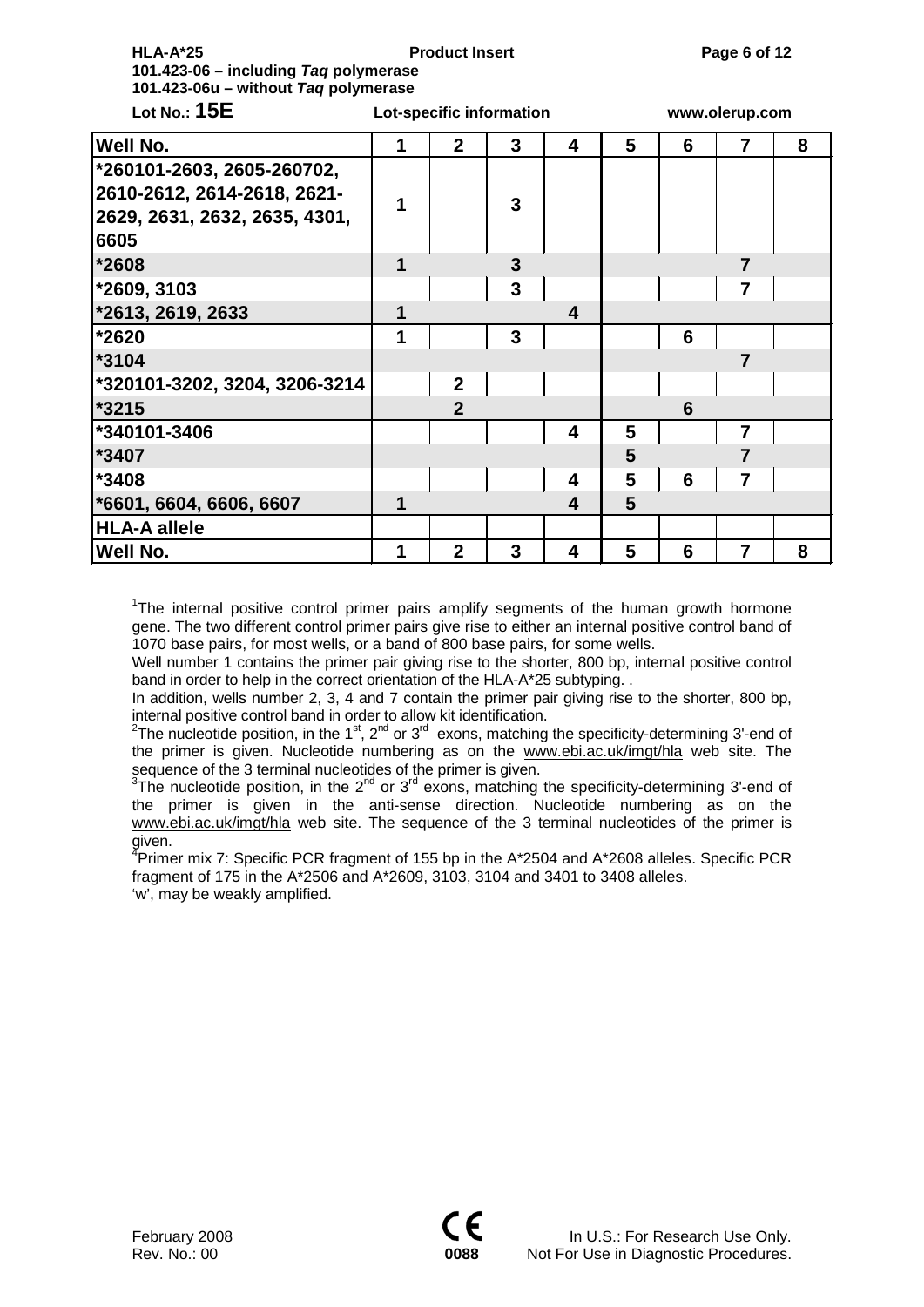$\mathsf{r}$ 

|                | <b>CELL LINE VALIDATION SHEET</b> |                       |                            |          |           |           |           |           |           |           |           |           |
|----------------|-----------------------------------|-----------------------|----------------------------|----------|-----------|-----------|-----------|-----------|-----------|-----------|-----------|-----------|
|                |                                   |                       | HLA-A*25 SSP subtyping kit |          |           |           |           |           |           |           |           |           |
|                |                                   |                       |                            |          |           |           |           | Well      |           |           |           |           |
|                |                                   |                       |                            |          | 1         | 2         | 3         | 4         | 5         | 6         | 7         | 8         |
|                |                                   |                       |                            | Lot No.: | 200619701 | 200619702 | 200619703 | 200730004 | 200619705 | 200619706 | 200730007 | 200730008 |
|                |                                   | <b>IHWC cell line</b> | A*                         | $A^*$    |           |           |           |           |           |           |           |           |
| 1              | 9001 SA                           |                       | *2402                      |          |           |           |           |           |           |           |           |           |
| $\overline{c}$ |                                   | 9280 LK707            | *0201                      |          |           |           |           |           |           |           |           |           |
| 3              |                                   | 9011 E4181324         | $*0101$                    |          |           |           | ٠         |           |           |           |           |           |
| 4              |                                   | 9275 GU373            | *3001                      |          |           |           |           |           |           |           |           |           |
| 5              |                                   | 9009 KAS011           | $*0101$                    |          |           |           | ٠         |           |           |           |           |           |
| 6              | 9353 SM                           |                       | *0201                      | *2603    | ٠         |           | ٠         |           |           |           |           |           |
| 7              | 9020 QBL                          |                       | *2601                      |          | ÷         |           | ٠         |           | -         |           |           |           |
| 8              | 9007 DEM                          |                       | *0201                      |          |           |           |           |           |           |           |           |           |
| 9              | 9026 YAR                          |                       | *2601                      |          | ٠         |           | ٠         |           |           |           |           |           |
| 10             |                                   | 9107 LKT3             | *2402                      |          |           |           |           |           |           |           |           |           |
| 11             |                                   | 9051 PITOUT           | *2902                      |          | ۰         |           | -         |           |           | ۰         | -         | ۰         |
| 12             | 9052 DBB                          |                       | *0201                      |          |           |           |           |           |           |           |           |           |
| 13             | 9067 BTB                          |                       | *0201                      |          |           |           |           |           |           |           |           |           |
| 14             |                                   | 9071 OLGA             | *3101                      |          |           |           |           |           |           |           |           |           |
| 15             | 9075 DKB                          |                       | *2402                      |          |           |           |           |           | -         |           |           |           |
| 16             | 9037                              | SWEIG007              | *2902                      |          |           |           |           |           |           |           |           |           |
| 17             |                                   | 9008 WILJON           | *2501                      |          | ٠         | ٠         | ٠         |           |           |           |           |           |
| 18             | 9257                              | 32367                 | $*3303$                    | *7401    |           |           |           |           |           |           |           |           |
| 19             |                                   | 9038 BM16             | *0201                      |          |           |           |           |           | -         |           |           |           |
| 20             |                                   | 9059 SLE005           | *0201                      |          |           |           |           |           |           |           |           |           |
| 21             |                                   | 9064 AMALA            | *0217                      |          |           |           |           |           |           |           |           |           |
| 22             |                                   | 9056 KOSE             | *0201                      |          |           |           |           |           |           |           |           |           |
| 23             | 9124 IHL                          |                       | *0201                      | $*3401$  | ۰         |           |           |           | -         |           | ٠         |           |
| 24             |                                   | 9035 JBUSH            | *3201                      |          |           | ٠         |           |           |           |           |           |           |
| 25             |                                   | 9049 IBW9             | *3301                      |          |           |           |           |           |           |           |           |           |
| 26             |                                   | 9285 WT49             | *0205                      |          |           |           |           |           |           |           |           |           |
| 27             |                                   | 9191 CH1007           | $*2410$                    | *2901    | ۰         |           |           |           | -         |           |           |           |
| 28             |                                   | 9320 BEL5GB           | *0201                      | *2902    |           |           |           |           |           |           |           |           |
| 29             | 9050 MOU                          |                       | *2902                      |          |           |           |           |           |           |           |           |           |
| 30             | 9021 RSH                          |                       | *3001                      | *6802    |           |           |           |           | ٠         |           |           |           |
| 31             |                                   | 9019 DUCAF            | *3002                      |          | -         |           |           | ٠         | -         | -         | -         | ۰         |
| 32             |                                   | 9297 HAG              | $*0201$                    |          |           |           |           |           |           |           |           |           |
| 33             |                                   | 9098 MT14B            | *3101                      |          |           |           |           |           |           |           |           |           |
| 34             | 9104 DHIF                         |                       | $*3101$                    |          |           |           |           |           |           |           |           |           |
| 35             |                                   | 9302 SSTO             | *3201                      |          | -         | ٠         | -         |           |           |           |           |           |
| 36             |                                   | 9024 KT17             | *0206                      | *1101    | -         |           |           | ٠         | -         |           |           |           |
| 37             |                                   | 9065 HHKB             | $*0301$                    |          |           |           |           |           |           |           |           |           |
| 38             | 9099 LZL                          |                       | $*0217$                    |          |           |           |           |           |           |           |           |           |
| 39             | 9315 CML                          |                       | *0101                      | *0301    | -         | ۰         | ٠         |           | -         |           |           |           |
| 40             |                                   | 9134 WHONP199         | *0207                      | $*3001$  | -         |           |           |           |           |           |           |           |
| 41             |                                   | 9055 H0301            | *0301                      |          |           |           |           |           |           |           |           |           |
| 42             |                                   | 9066 TAB089           | $*0207$                    |          |           |           |           |           |           |           |           |           |
| 43             |                                   | 9076 T7526            | *0207                      |          | -         | -         | ٠         | ٠         | -         | -         |           | ٠         |
| 44             | 9057 TEM                          |                       | *6601                      |          | ٠         |           |           | ٠         | ۰         |           |           |           |
| 45             |                                   | 9239 SHJO             | *2301                      | *2402    |           |           |           |           |           |           |           |           |
| 46             |                                   | 9013 SCHU             | *0301                      |          | ۰         |           |           | ٠         | ٠         |           |           | -         |
| 47             |                                   | 9045 TUBO             | *0216                      | *0301    |           | ۰         | ٠         | ٠         | ٠         | ٠         | ٠         | ۰         |
| 48             |                                   | 9303 TER-ND           | *0201                      | *1101    |           |           |           | ٠         | ٠         |           |           | ٠         |

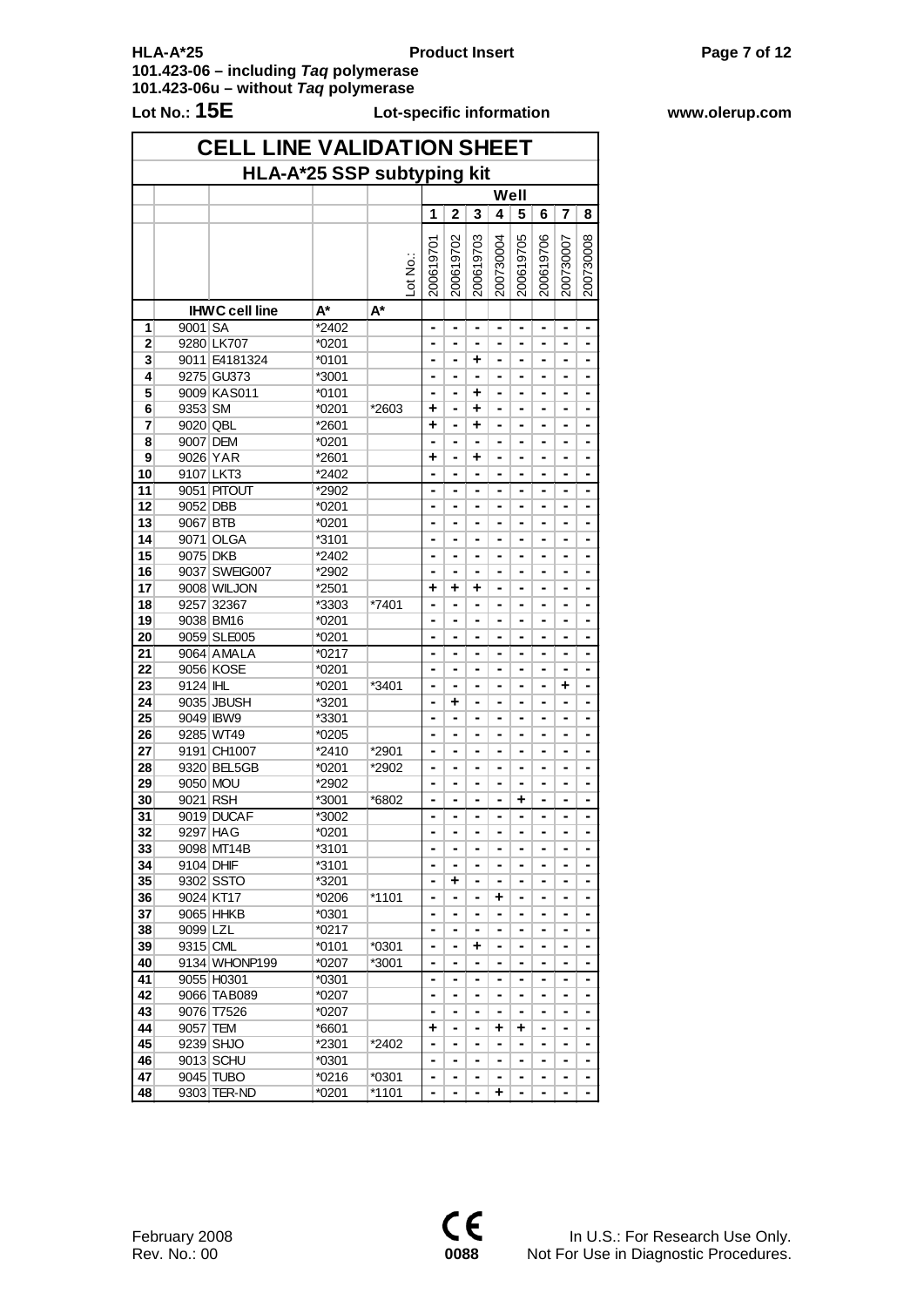| <b>HLA-A*25</b>                       | <b>Product Insert</b>   |
|---------------------------------------|-------------------------|
| 101.423-06 – including Tag polymerase |                         |
| 101.423-06u – without Tag polymerase  |                         |
| Lot No.: $15E$                        | Lot-specific informatio |

**Lot No.: 15E Lot-specific information www.olerup.com**

## **CERTIFICATE OF ANALYSIS**

# *Olerup* **SSP® HLA-A\*25 SSP**

| 101.423-06 – including Tag polymerase |
|---------------------------------------|
| 101.423-06u – without Tag polymerase  |
| 15E.                                  |
| 2010-February-01                      |
| 6                                     |
| 8                                     |
|                                       |

#### **Well specifications:**

| Well No. | <b>Production No.</b> |
|----------|-----------------------|
|          | 2006-197-01           |
| 2        | 2006-197-02           |
| 3        | 2006-197-03           |
|          | 2007-300-04           |
| 5        | 2006-197-05           |
| 6        | 2006-197-06           |
|          | 2007-300-07           |
|          | 2007-300-08           |

The specificity of each primer solution of the kit has been tested against 48 well characterized IHWC cell line DNAs.

No DNAs carrying the alleles to be amplified by primer solutions 6 and 8 were available. The specificities of the primers in primer solutions 6 and 8 were tested by separately adding one additional 5'-primer, respectively one additional 3' primer.

**Results:** No false positive or false negative amplifications were obtained.

*Date of approval:* 2008-February-14

*Approved by:*

**Quality Control, Supervisor**

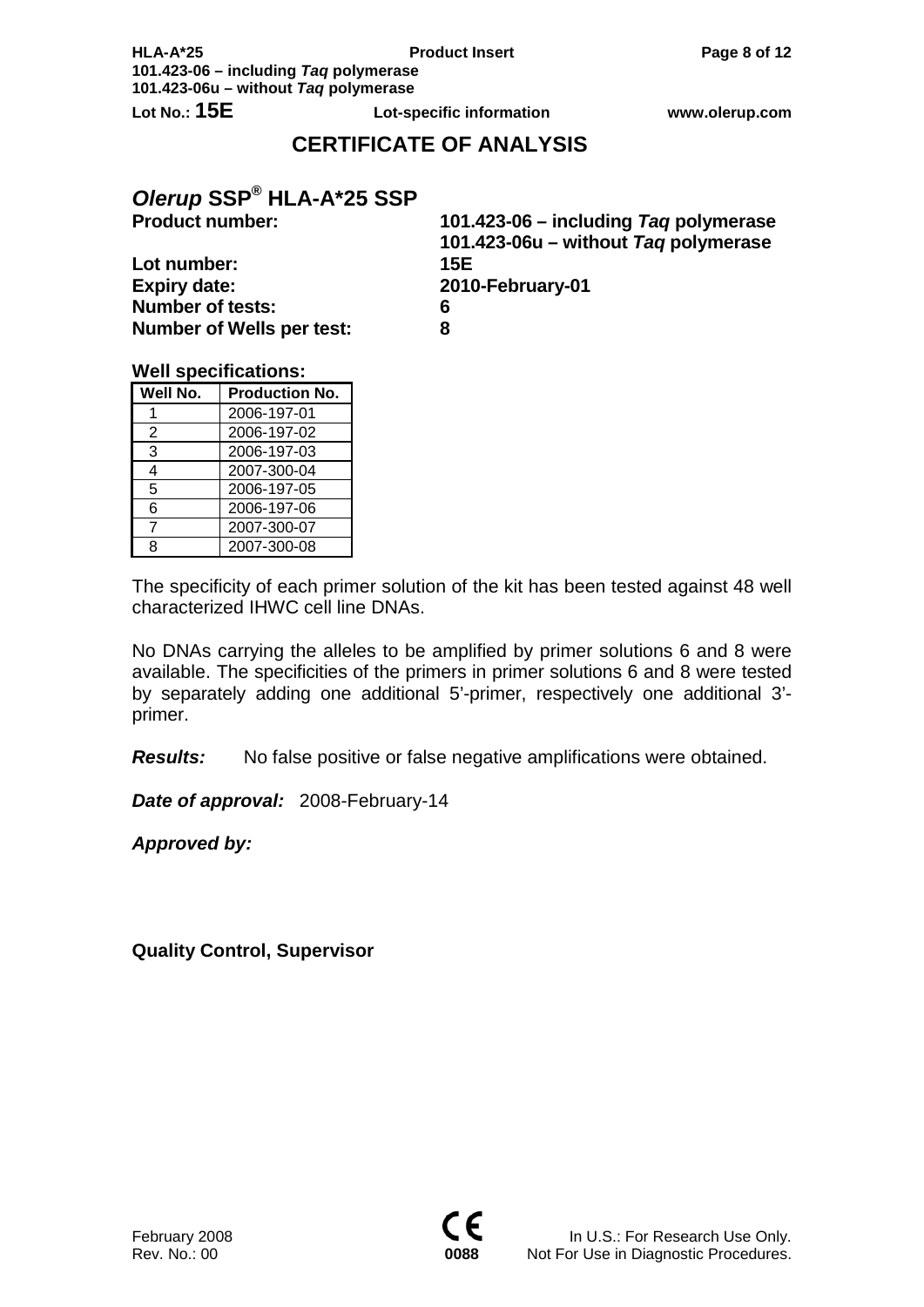## **Declaration of Conformity**

| <b>Product name:</b><br><b>Product number:</b><br>Lot number: | Olerup SSP <sup>®</sup> HLA-A*25<br>101.423-06, 101.423-06u<br>15E                                                                |
|---------------------------------------------------------------|-----------------------------------------------------------------------------------------------------------------------------------|
| Intended use:                                                 | HLA-A*25 high resolution histocompatibility testing                                                                               |
| <b>Manufacturer:</b>                                          | Olerup SSP AB<br>Hasselstigen 1<br>SE-133 33 Saltsjöbaden, Sweden<br><b>Phone: +46-8-717 88 27</b><br><b>Fax: +46-8-717 88 18</b> |

We, *Olerup* SSP AB, hereby declare that this product, to which this Declaration of Conformity relates is in conformity with the following Standard(s) and other normative document(s) ISO 9001:2000 and ISO 13485:2003, following the provisions of the 98/79/EC Directive on *in vitro* diagnostic medical devices, Annex II List B, as transposed into the national laws of the Member States of the European Union.

The Technical Documentation File is maintained at *Olerup* SSP AB, Hasselstigen 1, SE-133 33 Saltsjöbaden, Sweden.

The Authorized Representative located within the Community is: *Olerup* SSP AB.

Notified Body: Lloyd's Register Quality Assurance Limited, Hiramford, Middlemarch Office Village, Siskin Drive, Coventry CV3 4FJ, United Kingdom. (Notified Body number: 0088.)

Saltsjöbaden, Sweden 2008-February-14

Olle Olerup Managing Director

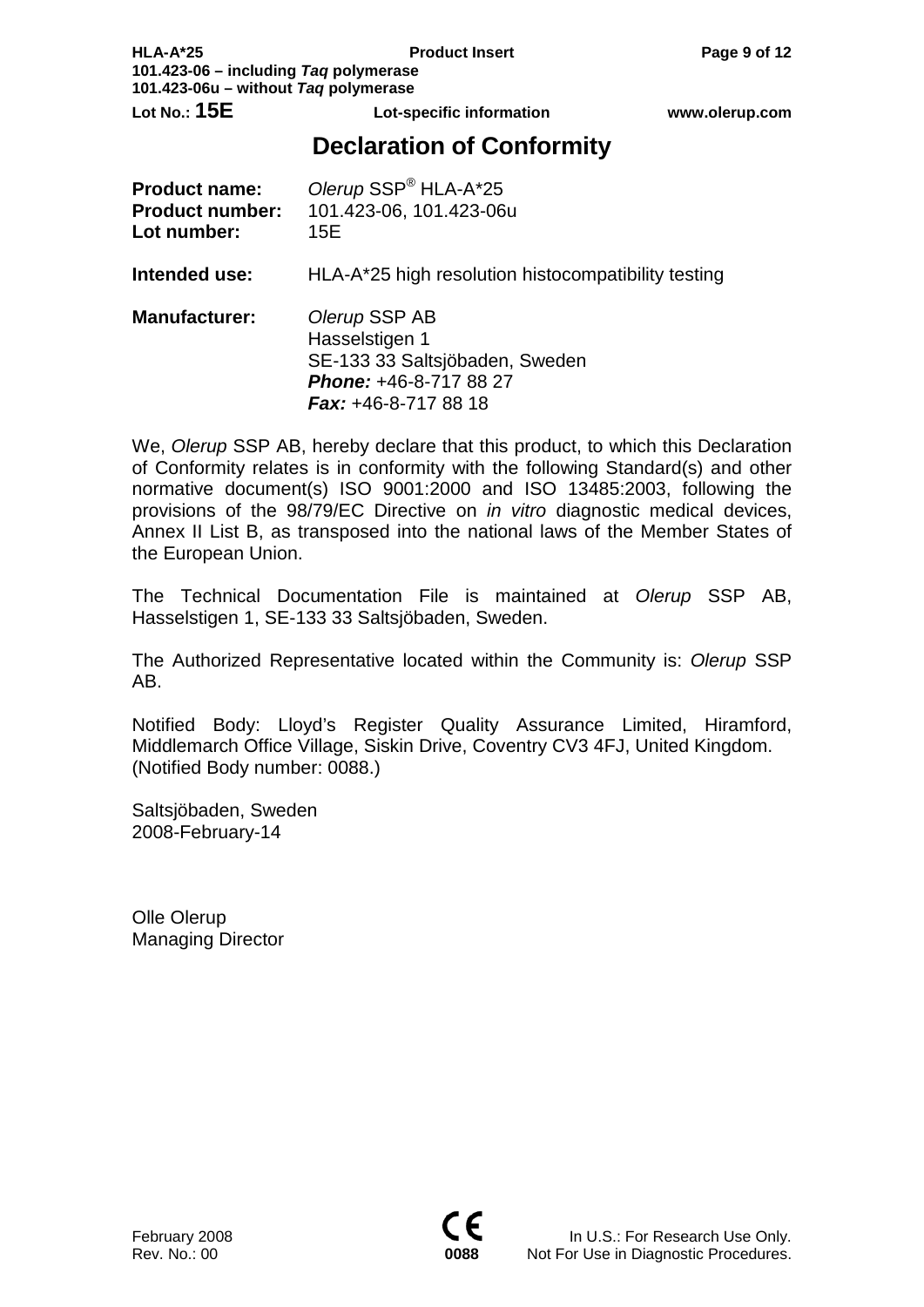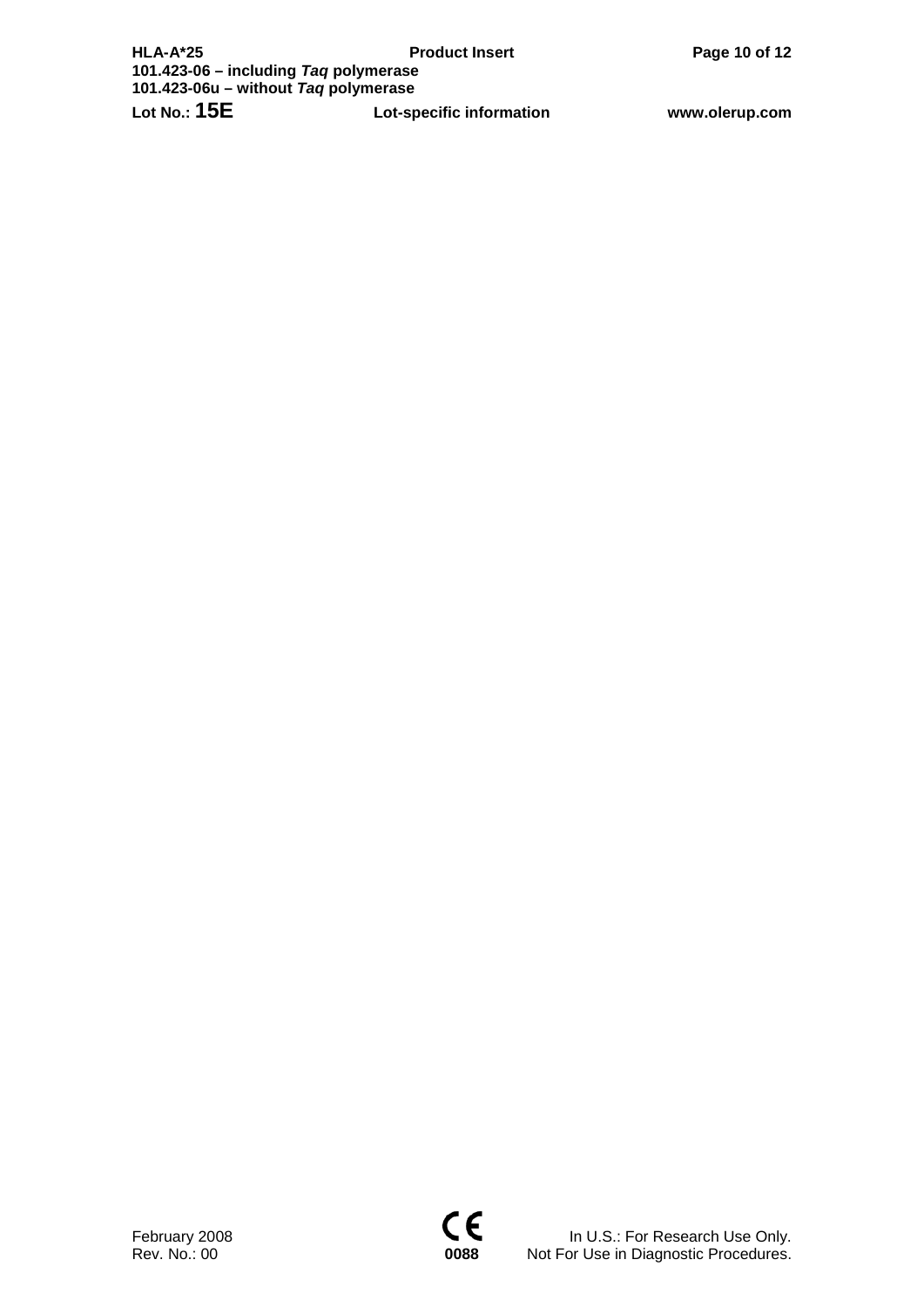